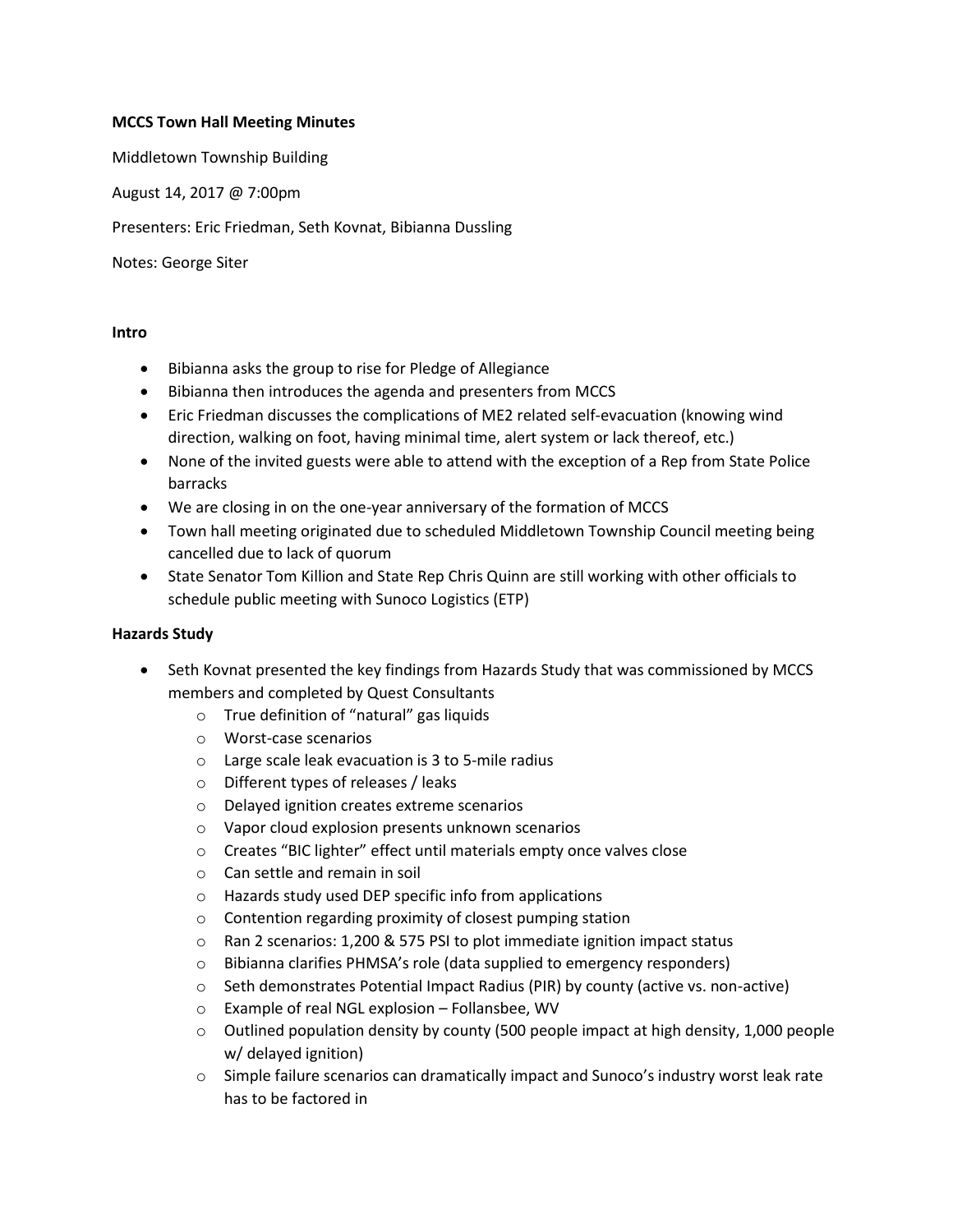- What are ignition sources? In event of leak could be anyone within radius from simple ignition sources like cell phone.
- Resident wants PA judges to see the group's presentation and understand the science better
- There are multiple pipelines to consider (8 inch, 12 inch, 16 inch, 20inch)
- There have been leaks on 8 and 12 inch pipelines (Edgemont & Chi Chester)

## **Tom Smith**

- Asks Seth if you need specific info from operator (Sunoco) to do QRA
- Seth doesn't believe that you need operator's input in order to quantify what can happen and how likely and instead can rely on public records w/ appropriate scenarios
- The concern is that Middletown Township officials linked Sunoco Logistics and risk assessment contractor (DNV). Ultimately, DNV was terminated due to conflict of interest

# **Chris Garriga**

- First learned of the proposed pipelines from William Evans
- Chris recently requested via editorial for the entire Township Council to resign because they weren't informed when they voted unanimously 6-0 on September 26, 2016 to grant easements to Sunoco Logistics in order to build the proposed Mariner East 2 Pipelines
- Chris has previously requested information be posted on the township website regarding ME2
- Chris reasserted that the lack of research led to the uneducated unanimous vote despite over 200 people in attendance that night w/ the significant majority of residents adamantly opposed
- Township Council has twice sent letters to Middletown residents stating they weren't accountable for the ME2 pipeline installation in Middletown
- Chris commended MCCS for time, effort, money to protect the community
- Township Council had the option to vote Yes, No, Need More Time
- Township was paid \$1.8M for easements but residents will suffer loss of property values and diminished sense of safety… the payout pales in comparison to those negative impacts
- Chris believes the township negotiated the "worst deal possible" and was offended that Council took pride in the negotiation outcomes
- The lawyer employed by the Township, James Flandreau, has yet to submit invoices to Middletown for any work on pipeline negotiations. Of equal if not greater concern, Mr. Flandreau has no expertise with land rights and actually specializes in workman's comp cases
- Township officials are looking to shift the blame to Governor Wolf and while he played a role, he has different motivations. He's trying to fill a \$3-billion-dollar budget gap, so he thinks \$150 million annually will help that cause. The Governor doesn't live in Middletown, but our council does. They should have known better and acted to protect our neighbors.
- Chris encouraged residents to vote for change and fight for information that will protect residents land rights
- The Township should've kept the tax-cut and used it to inform the public and to hire a proper lawyer with a specialty in land rights.
- Vote for change at the township level

# **Q & A**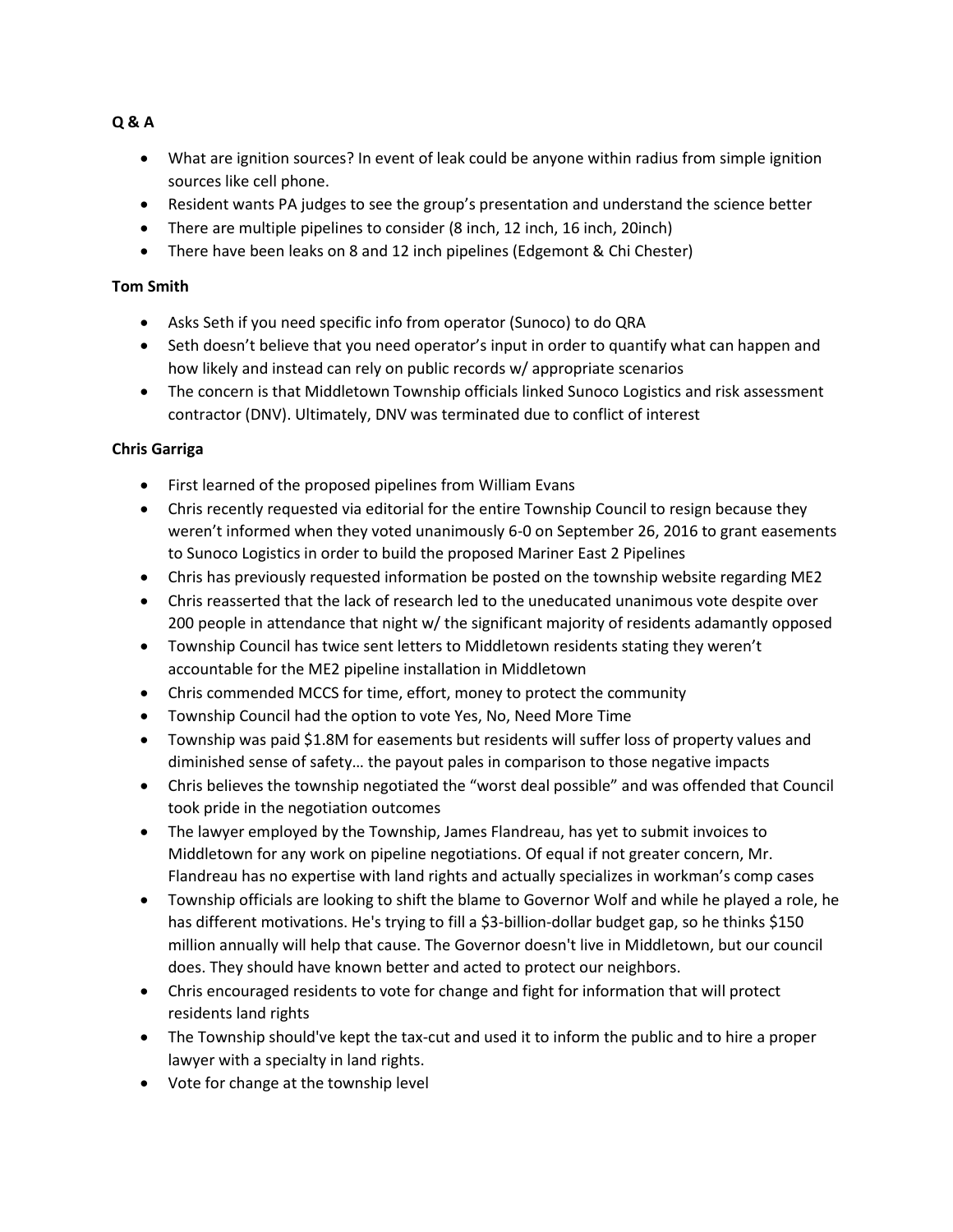#### **William Evans**

- James Flandreau is a workman's comp lawyer
- \$1.5M of the \$1.8M will be allocated for the Route 1 / Route 352 intersection improvement, renovations to the Roosevelt School and additional work on the Smedley Tract
- Many residents, including Mr. Evans, warned Council of the dangers of dealing with Sunoco and selling off Township land. They politely listened, but ignored resident's concerns.
- Mr. Evans believes it's insane what they've done and believes the entire Council should be removed immediately, but unfortunately PA does not allow constitutional override
- In the near future, taxes will go up, but property values will go down

## **Brookhaven Resident Christina Johnson**

- Pipeline in coming right through their backyard
- How can we stop this? What can we do?
	- o Legal Action
	- o Presence at local meetings
	- o Watch dogs holding elected officials to commitments
	- o Call or email your township councilperson, state rep, state senator, congressperson
	- o Votes will trump campaign contributions
	- o Call or email the DEP and PUC
	- o Monitor environmental issues

### **Eric Friedman**

- Townships have more authority than perceived
- Residents are acting
- 2015 Edgemont leak still affecting homeowner
- 1992 Edgemont Sunoco pipeline leak still impacting property 25 years later
- Sunoco has had 291 leaks over the last 10 years w/ little to no recourse

#### **David Irving**

- Middletown Township Resident for over 40 years
- How does gas get transmitted? Pipelines are the safest option.
- What can really be done given that project is 90% complete (audience members disagreed)
- How do we create jobs? What is the alternative?
- MCCS needs to better clarify what alternatives are available

## **Bibianna Dussling**

- We're focused on safety, what the alternatives are actually aren't our responsibility
- We instead work with other local organizations and elected officials to promote awareness
	- o Protect Penn Delco
	- o Uchwlan Community Group
- Delaware County Officials are currently focused on All Hazards approach via work w/ Delaware County Emergency Services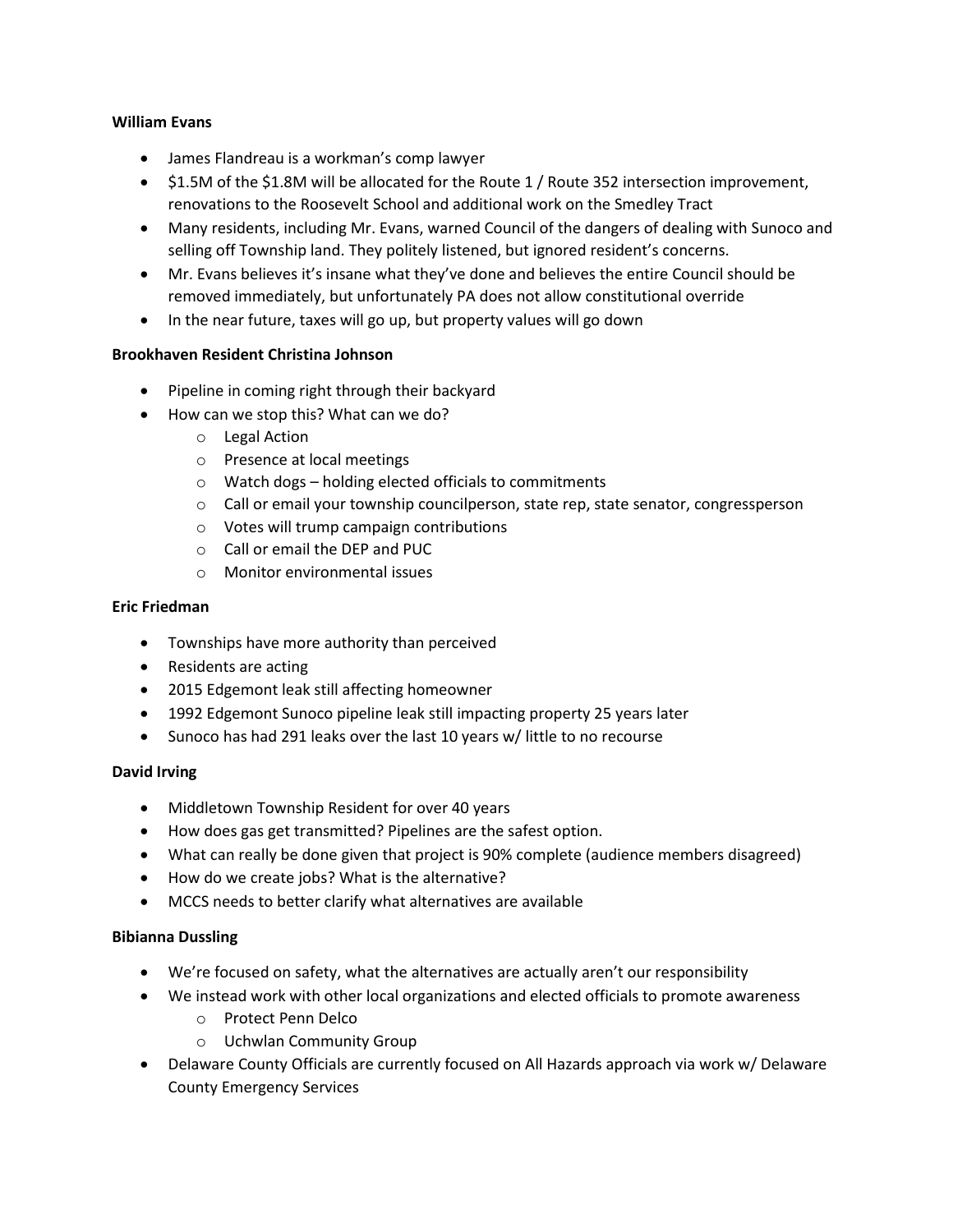#### **Phil Bloc**

This project is corporate profit, plain and simple, not progress (taking property is not progress)

## **Edgemont Resident**

- 20-year resident w/ a deep respect for nature
- These products will be shipped to Scotland and Norway where fracking is prohibited
- We're taking ALL the risk and the shipping destination is also in danger given the highly combustible nature of these products

## **Seth Kovnat**

- Pinhole leaks can result in very large vapor clouds and the detection system is very limited
- Seth proposes a pipeline corridor similar to what Alaska has... PA is one of only two states with no state level pipeline oversight
- Resident asks Seth if an ME1 or ME2 leak / explosion would impact other nearby pipelines… Seth said he hasn't looked into that in-depth, but does have concerns that would need to be validated

### **Jack Richardson**

- Lives near Riddlewood Drive and bought home 47 years ago
- Wants to know why the pipeline is anywhere near schools and is worried about the contents of the pipelines.
- Mr. Richardson stated that Sunoco Logistics appears to do a lot of on-site monitoring and pipelines may be the safest way to transport.
- He also believes the pipelines will be built, but believes Sunoco Logistics much do a much better job of selling the public on the contents and any inherent dangers.

## **Miscellaneous Comments**

- Legal action is still pending on a number of fronts
- Don't put kids at risk… what is the school district doing? Deferring to County Emergency Services work on multi-hazards study
- Why are local and state officials waiting until 2017 to develop risk assessment and emergency response planning given that this project has been in development since 2012?
- If successful in stopping pipelines, what happens next? Leverage for geothermal?

## **Richard Smith**

- Middletown Township resident on War Admiral Lane
- Praised MCCS regarding actions, discussion and educated insights
- Suggested we put together a video depicting worst-case scenario
- Strong alternatives need to be provided. Seth explained that converting materials to alcohol was suggested, but basically ignored.
- This is an emotional issue. Please stay grounded in logic. No formal plan for any of this…